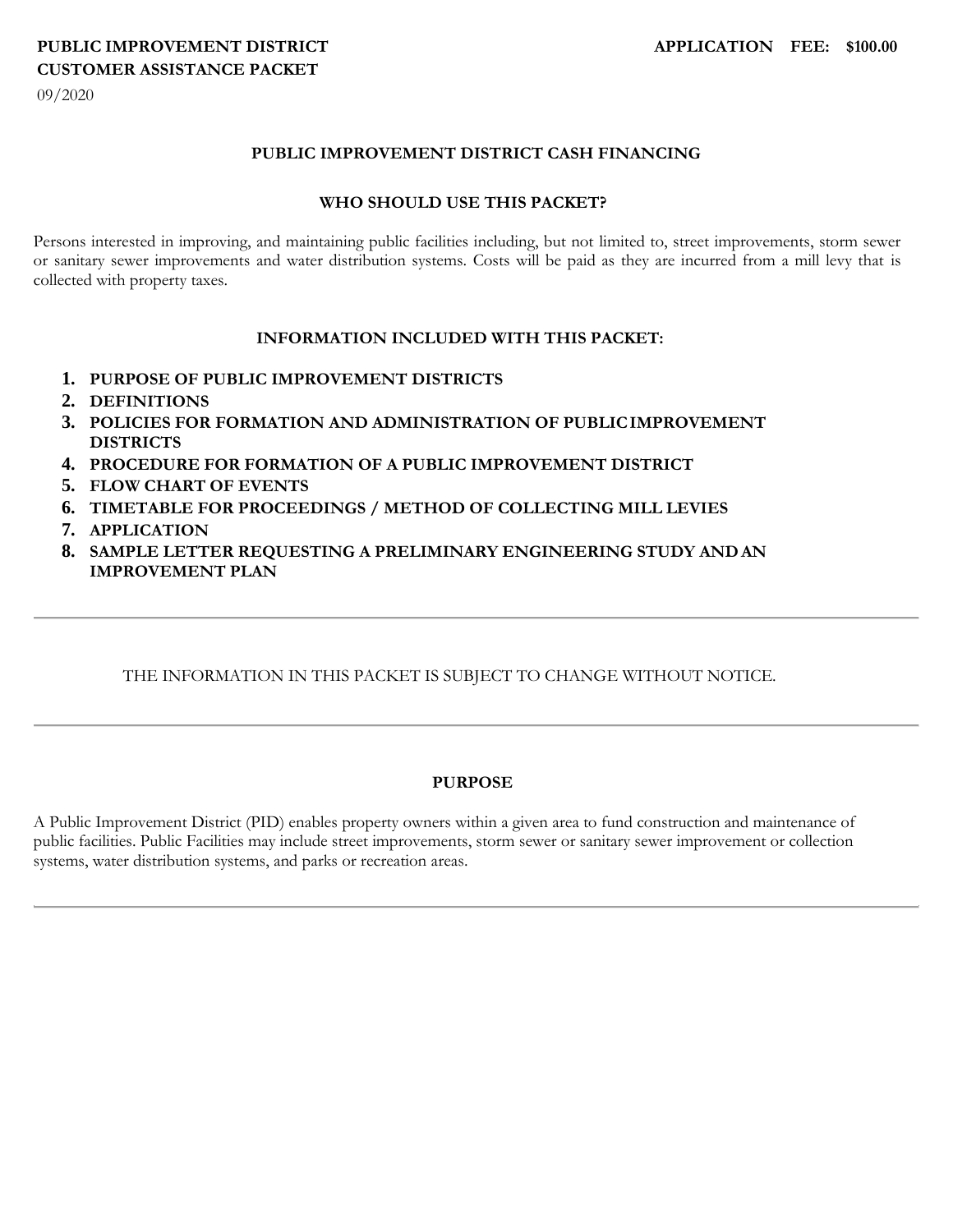#### **DEFINITIONS**

**ASSESSED VALUE** - The assessed value of a district is the sum of all land values and improvement values within the district boundary. The assessed values for individual properties are determined by the Assessor's office of Larimer County.

**PID** - Public Improvement District

**PID COORDINATOR** - A Staff member of the Engineering Department who will assist the Property Owner in making a request for a district.

**PRELIMINARY ENGINEERING** - Preliminary Engineering is engineering work done at the outset of a project which is conceptual in nature. It may represent the outcome of an evaluation of several options.

**PRELIMINARY ESTIMATE OF COSTS** - This is an estimate of the cost of a project which is made at the time of preliminary engineering. It is based on an estimate of bid quantities and prices for a project. It is based on the best information available. Where information is not available, worst case conditions are assumed.

**PROJECT BID PRICE** - This is the amount bid for a project by the lowest price, responsible and reliable bidder. It is based on bid prices and design quantities.

**PUBLIC FACILITY** - A facility such as water system, sewer system or street which is dedicated for public use and accepted by the appropriate governmental or quasi governmental entity.

**PUBLIC MAINTENANCE** - A publicly maintained facility is one which is maintained by a governmental or quasi- governmental entity.

**QUALIFIED ELECTOR** - A person who at the designated time or event, is qualified to vote in general elections in this state per the [qualifications of the elections office;](https://www.sos.state.co.us/pubs/elections/FAQs/VoterRegistrationFAQ.html) and who has been a resident of the district for not less than thirty-two days or who or whose spouse owns taxable real or personal property within the district whether or not they reside in the district.

**STATUTORY LIEN** - The Mill levy associated with the Public Improvement District constitutes a general tax lien according to Colorado Revised Statutes 30-20-501 et seq.

### **LARIMER COUNTY POLICIES FOR FORMATION AND ADMINISTRATION OF PUBLIC IMPROVEMENT DISTRICTS**

- 1. Larimer County reserves the right to deny formation of any proposed public improvement district basedon consideration of benefit and cost after a public hearing.
- 2. Each application must be accompanied by a \$100.00 processing fee.
- 3. Review of District proposals will be conducted by the Larimer County Engineering Department prior toa hearing before the Larimer County Commissioners. In preparing its recommendation, the Engineering Department shall take into account the following:
	- a. Each district recommended for approval shall be for improvement of existing facilities to a higher standard than currently exists.
	- b. Each project recommended for approval shall include a plan for maintenance of the improvement for a period of at least twenty years following the improvement.
	- c. Each project shall include a plan for funding which is adequate to pay the entire cost of the improvement and the projected cost of maintenance for a twenty year period followingconstruction.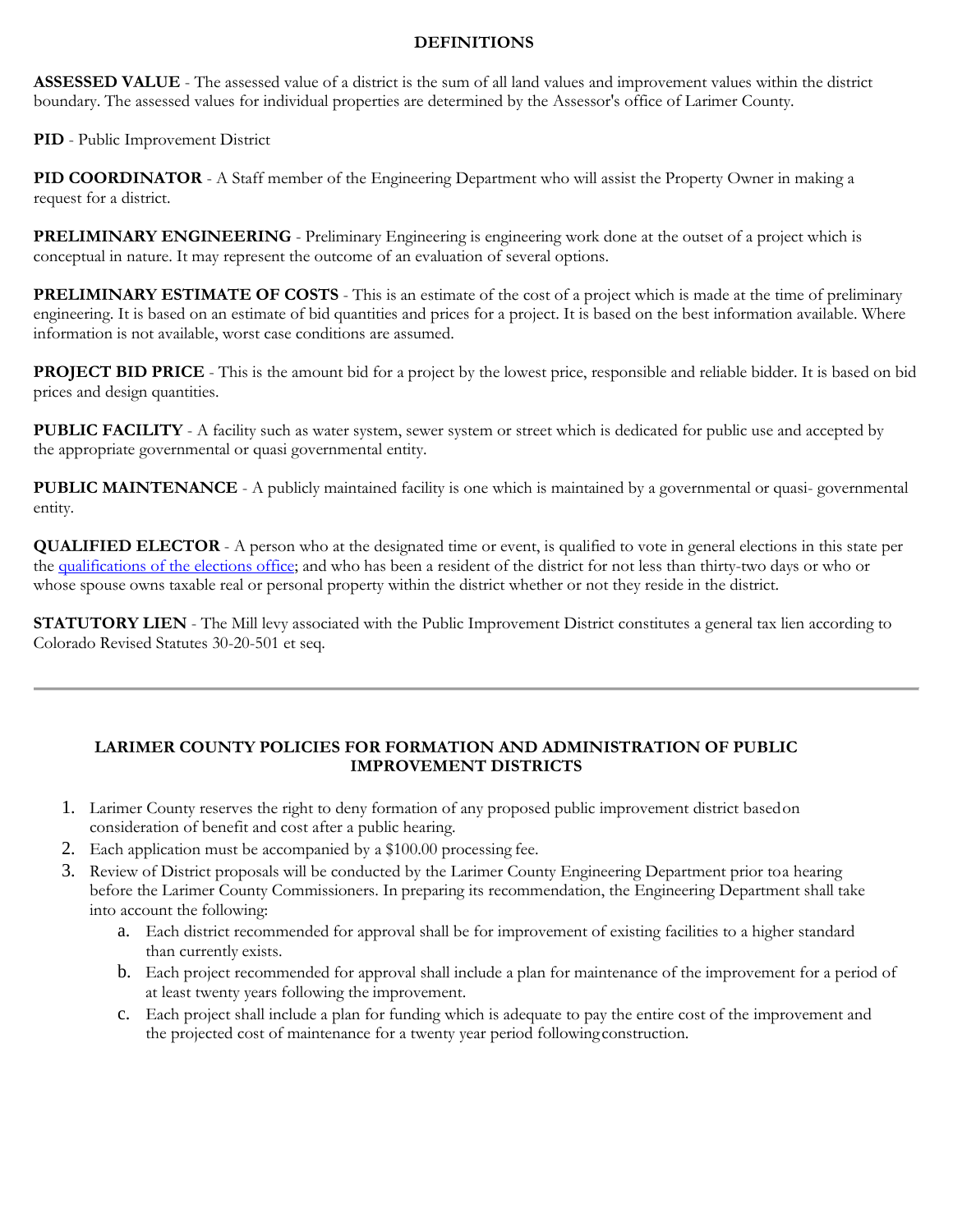- 4. Larimer County will proceed to hold a public hearing to consider forming a public improvement district only after receiving a formal legal petition in support of the proposal. By state statutes the petition must be signed by at least 30% of the electors who reside or own taxable real or personal property within the proposed district.
- 5. The form of the formal legal petition filed in support of a public improvement district project shall be approved by Larimer County and its legal counsel.
- 6. Larimer County will consider proposals for public improvement districts only for facilities that are dedicated to public use. In the case of street improvements, streets must be within the public right- of-way, by deed of dedication or by dedication on a plat to the satisfaction of Larimer County and its legal counsel.
- 7. Larimer County is not responsible for landscaping within the Road Right of Way unless a written agreementis obtained prior to construction.
- 8. All goods and purchased services, including consultant selection, bidding for construction, and contracting for construction shall be in accordance with Larimer County Purchasing Policies.
- 9. All variances from the above policies will require approval from the Larimer County Boardof Commissioners.
- 10. Larimer County shall charge a 5% annual administrative fee and the Treasurer's Department shall charge a2% annual collection fee to all districts formed after January 1997.

## **PROCEDURE FOR FORMATION OF A PUBLIC IMPROVEMENT DISTRICT**

- 1. The formation process for a Public Improvement District begins after a public meeting is held with the affected property owners and the Engineering Department receives a completed application and application fee from a group of property owners.
- 2. A proposed Improvement plan and a Preliminary Engineering Study must be completed. They will be prepared by the Engineering Department staff once an application is submitted.
- 3. The Improvement Plan must state what is being improved, the nature of the improvement, and the extent of the improvement. The plan must include an estimate of the cost of construction, the cost of administration, as well as the cost of maintenance of the improvements for a period of no less than twenty years following construction.
- 4. The Engineering Department will conduct a Preliminary Engineering Study of each proposed project. The full range of choices for construction of each project may be considered, including do nothing, repair of the existing facility, and total reconstruction of the facility. The study will consider how long each choice might last and the cost of each. The least expensive alternative which meets the design requirements will be recommended. For example, an asphalt mat paved street would be designed to last twenty years. The study would determine what type of construction would last twenty years with the least cost for construction.
- 5. The Engineering Department will prepare an estimate of the cost of construction. The cost estimate is normally based on a preliminary estimate of quantities and an estimate of construction bid prices. The cost estimate at this stage is not based on an investigation of site conditions. For this reason, the Engineering Department will assume worst case conditions for estimation of quantities. Prior to formation of a district property owners may choose to pay for site specific investigations such as soils tests, surveying, etc. to eliminate uncertainty in the cost estimate. If property owners elect not to pay for further engineering at this stage, the estimate of cost produced in the preliminary engineering study will be utilized in the formal legal petition requesting the County form the district.
- 6. A formal legal petition requesting formation of the District must be prepared. The petition must state the legal description of the proposed district, a description of the proposed improvements, the estimated cost, and the names of three electors who will represent the district during the process of formation. At the request of the property owners, Larimer County will prepare the petition requesting formation of the public improvement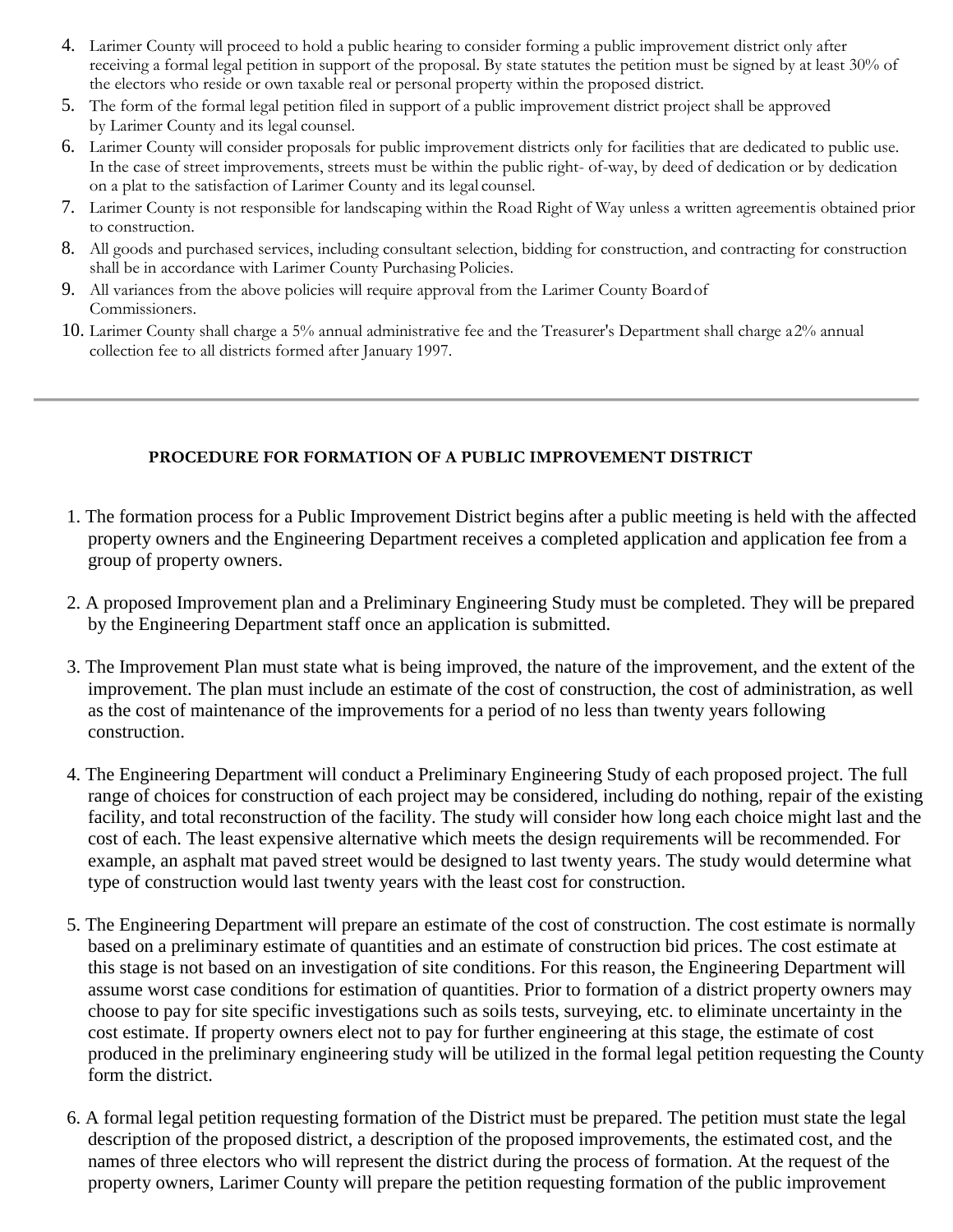district. The applicant will be responsible for circulation of the petition among property owners of the proposed district. Once the Larimer County Engineering Department receives and verifies the petition, signed by at least 30% of the qualified electors of the proposed district, the public hearing process will be initiated.

- 7. Legal notice of a public hearing before the Larimer County Commissioners will be published in a newspaper of general circulation. Notices will be mailed to all property owners of record within the proposed district. At the public hearing the Board of County Commissioners will hear concerns and comments from property owners and interested citizens regarding formation of the proposed district.
- 8. The Board of Commissioners may forward the proposed district to an election if it is shown that the proposed improvements will benefit the district, and the cost of the improvements is not excessive as compared with the value of property within the district. If the Board of Commissioners deny the formation of a district the petitioners may resubmit their plan with modifications.
- 9. An election must be held in November for electors to approve a mill levy.
- 10. The County Commissioners, acting as a district board, will establish a mill levy to be applied to the assessed value of real property in the district to generate funds to repay the debt and for district operations.
- 11. The Treasurer's office will send an annual tax notice. At the time the property owner receives the tax notice there will be an additional amount for the mill levy included in the notice. Property owners may elect to pay their property taxes in halves, with one half due in February and one half due in June, or they may elect to pay the whole amount prior to April 30th.
- 12. Once a district is formed and has adequate funds saved to commence a project, a design (if necessary) can be prepared and construction can begin. Design, contract procurement, and construction are typically supervised by the County Engineering Department staff.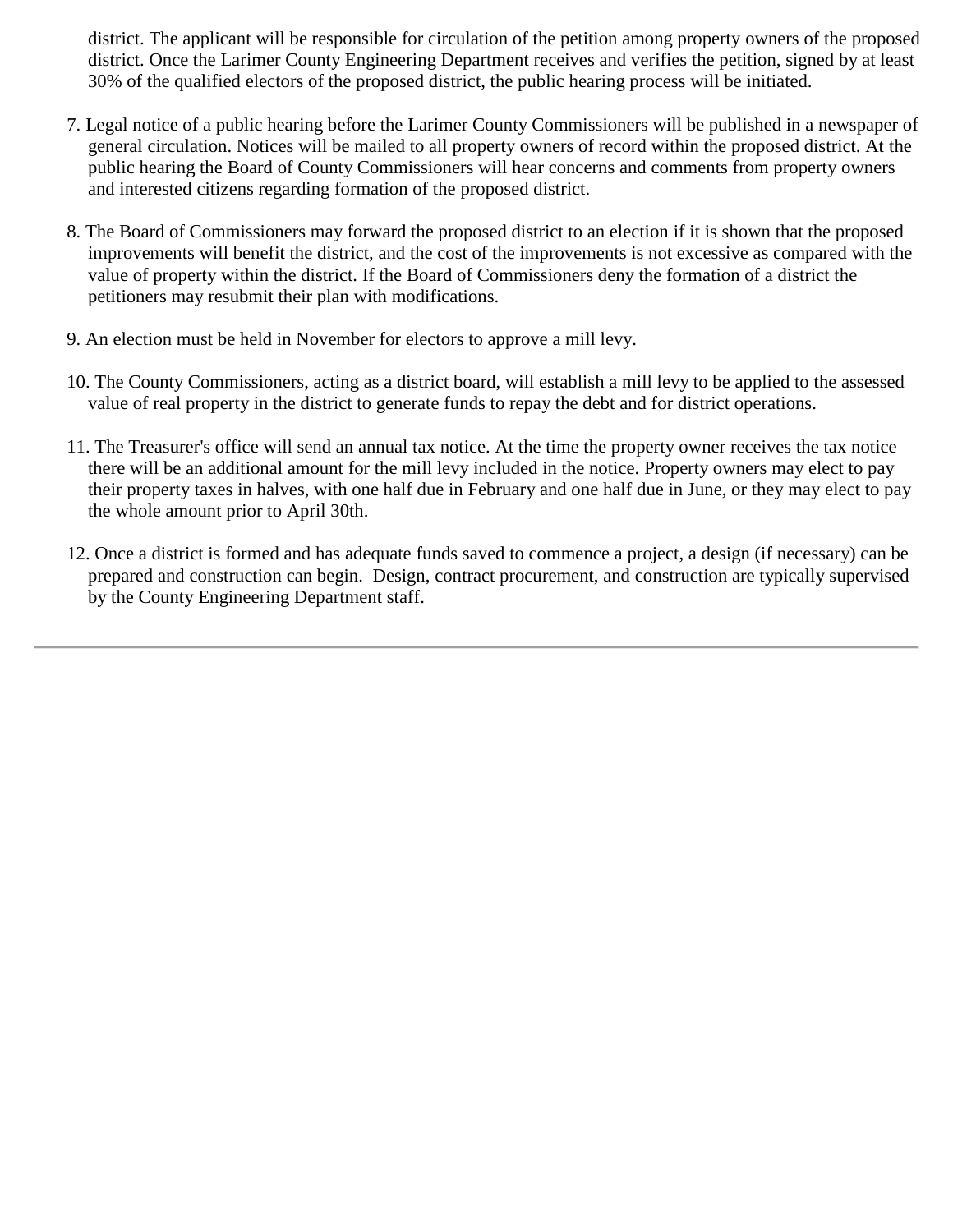#### **PUBLIC IMPROVEMENT DISTRICT FLOWCHART OF EVENTS**